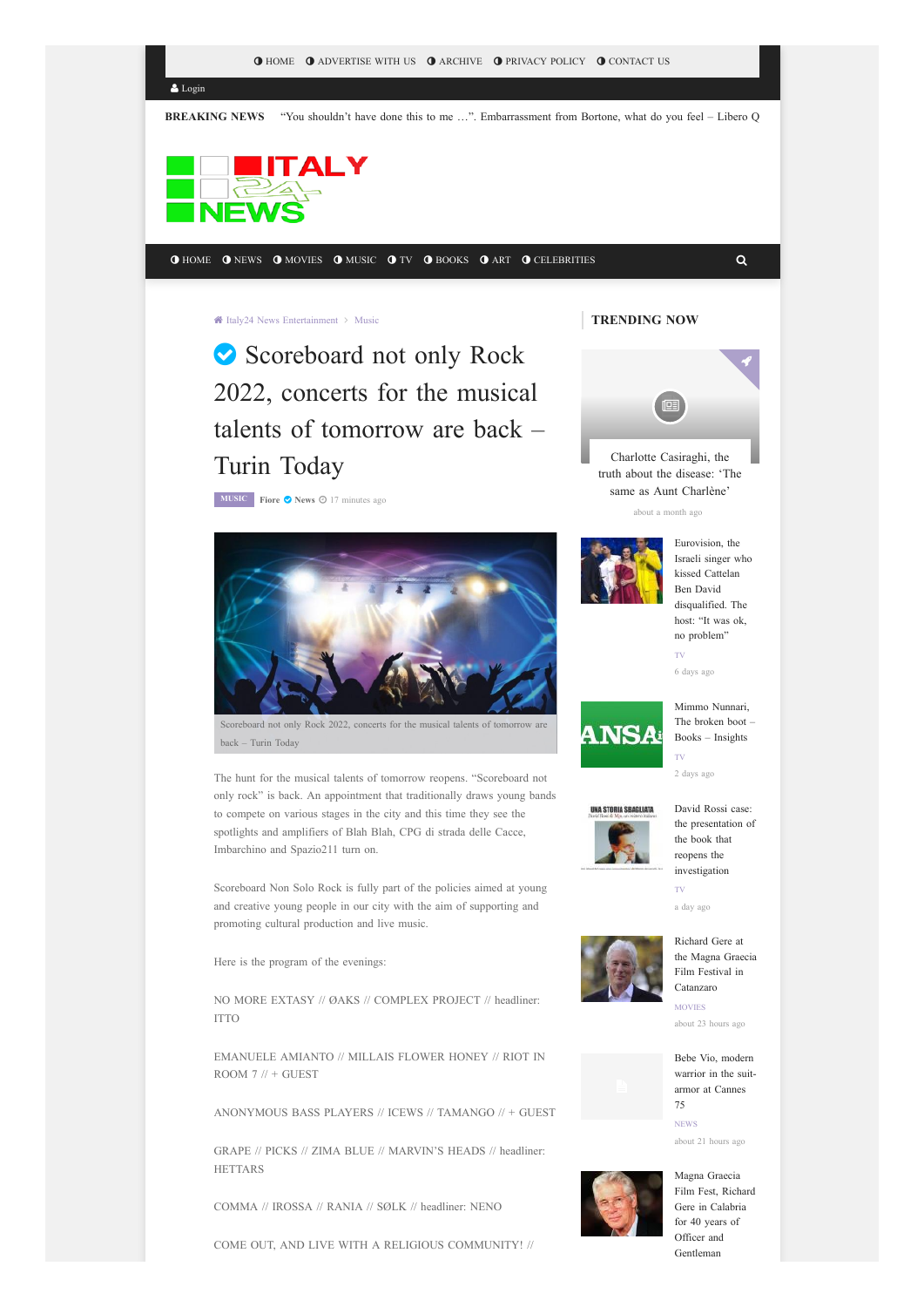## FOLIAGE // ORPHEUS // + GUEST

The Jury will select the best 5 groups or soloists who will access the Final, while the sixth finalist will be expressed by the vote of the public, who will be asked to express their preference for the live selections. In fact, for each selection evening, the public will be able to vote on the web for their favorite group or soloist through the consolidated comment / vote mechanism which, at the end of all selections and following the count, will allow a sixth group or soloist in competition with the highest number of votes received, to participate in the final under the same conditions as the 5 other finalists expressed by the jury. Voting will be considered open from the moment the performance of the artists is published on the IGTV PAGELLA NON ONLY ROCK profile and will close 24 hours later.

The article is in [Italian](https://www.torinoggi.it/2022/05/19/leggi-notizia/argomenti/cultura-4/articolo/pagella-non-solo-rock-2022-tornano-i-concerti-per-i-talenti-musicali-di-domani.html)

Tags: [Scoreboard](https://news.italy-24.com/entertainment/tag/Scoreboard) [Rock](https://news.italy-24.com/entertainment/tag/Rock) [concerts](https://news.italy-24.com/entertainment/tag/concerts) [musical](https://news.italy-24.com/entertainment/tag/musical) [talents](https://news.italy-24.com/entertainment/tag/talents) [tomorrow](https://news.italy-24.com/entertainment/tag/tomorrow) [Turin](https://news.italy-24.com/entertainment/tag/Turin) [Today](https://news.italy-24.com/entertainment/tag/Today)



about 18 hours ago





**[CELEBRITIES](https://news.italy-24.com/entertainment/celebrities)** explosive

about 8 hours ago



[TV](https://news.italy-24.com/entertainment/tv) Turin Book Fair 2022, 10 events not to be [missed](https://news.italy-24.com/entertainment/tv/170274.html)

about 5 hours ago

## PREV

f.

v

 $g_{\dagger}$ 

൫

"Here's the song I'd like to have played at my [funeral!"](https://news.italy-24.com/entertainment/music/170352.html)

## **RELATED POSTS**





5 minutes ago



9 minutes ago Cannes Film Festival 2022, Pietro Marcello's L'Envol opens and enchants the Quinzaine des [Realisateurs](https://news.italy-24.com/entertainment/movies/170385.html)



9 minutes ago [Elemental:](https://news.italy-24.com/entertainment/movies/170386.html) first images and release date of the new Disney Pixar film

9 | A | 大 | 【 | 9】 

17 minutes ago [Scoreboard](https://news.italy-24.com/entertainment/music/170384.html) not only Rock 2022, concerts for the musical talents of tomorrow are back – Turin Today

**O** [HOME](https://news.italy-24.com/) **O** [ADVERTISE](https://news.italy-24.com/entertainment/advertise.html) WITH US **O** [ARCHIVE](https://news.italy-24.com/entertainment/archive.html) **O** [PRIVACY](https://news.italy-24.com/page/Privacy-Policy.html) POLICY **O** [CONTACT](https://news.italy-24.com/contact-us.html) US